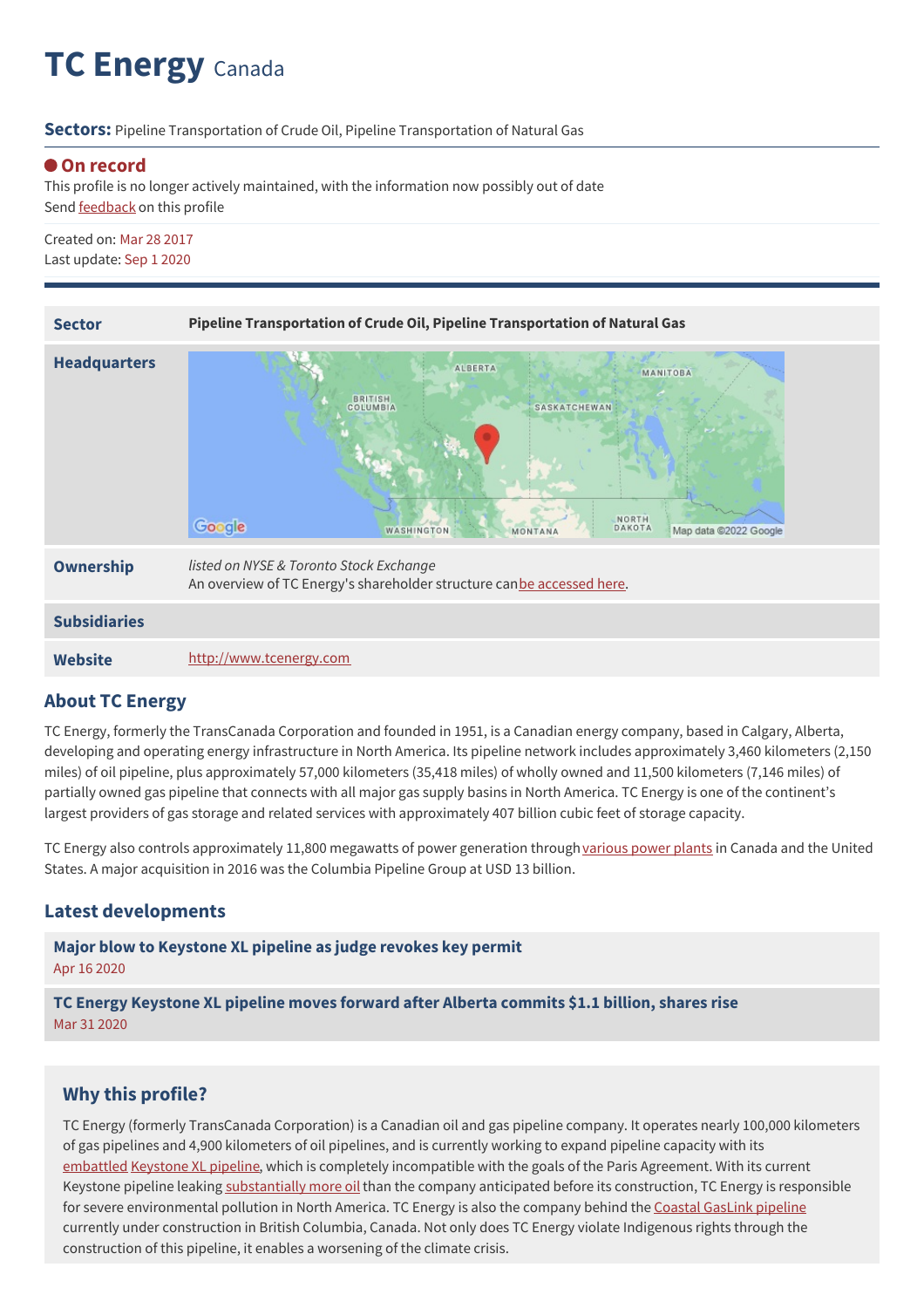## **Impacts**

## **Social and human rights impacts**

The social impacts of TC Energy's [Keystone](https://www.banktrack.org/project/keystone_xl_pipeline) XL Pipeline concern mostly the surrounding local communities (both indigenous and nonindigenous). These implications range from health issues, destruction of local environment, contamination of water, implications on farm production and possible destruction on local indigenous artefacts.

The [Keystone](https://www.banktrack.org/project/keystone_xl_pipeline) XL Pipeline will have major consequences for the human rights of Indigenous people. The Rosebud Sioux, also known as the Sicangu Lakota, reside on a reservation that includes all of Todd County, South Dakota, and additional lands in the four adjacent. Poverty, high unemployment, substandard education and healthcare are all [major](http://www.nytimes.com/2012/05/10/opinion/kristof-povertys-poster-child.html) issues these communities face. Choosing to live on reservations, therefore, can be a powerful statement of sovereignty. To some, it is an act of self-determination intended to stand against centuries of forced-assimilation policies which stripped land, resources and even [children](http://www.npr.org/templates/story/story.php?storyId=16516865) from tribal communities.

Keystone XL has brought this hard-won spirit of sovereignty under threat. The plan to expand an existing oil pipeline system, linking oil-rich tar sands in the Canadian province of Alberta with refineries and distributors across the US, would essentially bisect South Dakota, cutting straight through Rosebud Sioux tribal land. Read the **full [article](https://qz.com/348053/why-native-americans-are-fighting-keystone-xl/) here.** 

## **Environmental and climate impacts**

Regarding the [Keystone](https://www.banktrack.org/project/keystone_xl_pipeline) XL Pipeline there are major concerns for the environment, from the original stages of production, to the processing and transportation of the oil. TC Energy put "substandard materials" — made by Quebec manufacturing company, Ezeflow — in an Alberta natural gas pipeline that blew up in 2013, Canada's pipeline regulator said on February 5 2016 as it finally responded to a four-year old warning from a whistleblower with a new industry-wide safety [order](http://www.neb-one.gc.ca/sftnvrnmnt/sft/dvsr/sftdvsr/2016/2016-02-05gnrlrdr-eng.html) (source the National [Observer](http://www.nationalobserver.com/2016/02/05/news/transcanada-dismissed-whistleblower-then-their-pipeline-blew)).

A July 2017 [Greenpeace](https://www.banktrack.org/download/four_proposed_tar_sands_oil_pipelines_pose_a_threat_to_water_resources/tarsandspipelinespillreport_greenpeace_july_2017.pdf) report concluded: oil spills anywhere pose serious risks to human health and the environment, and oil spilled into bodies of water is difficult to fully clean up. Diluted bitumen transported from Canada's tar sands fields represents a particular threat to water resources along the routes of proposed pipelines.

## **Governance**

## **Applicable norms and standards**

**Carbon [Disclosure](https://www.cdp.net/en-US/Pages/HomePage.aspx) Project**

**United Nations [Declaration](http://www.un.org/esa/socdev/unpfii/documents/DRIPS_en.pdf) on the Rights of Indigenous Peoples**

## **Other applicable regulations**

TransCanada's webpage on Corporate Social Responsibility can be viewed[here](http://csrreport.transcanada.com/2015/download-csr-report.html).

## **Updates**

## **Major blow to Keystone XL pipeline as judge revokes key permit**

#### Apr 16 2020

The controversial Keystone XL tar sands pipeline has been dealt amajor [setback](https://www.theguardian.com/environment/2020/apr/15/keystone-xl-pipeline-montana-judge-environment), after a judge revoked a key permit issued by the US army corps of engineers without properly assessing the impact on endangered species. In a legal challenge brought by a coalition of environmental groups, a federal judge in Montana ordered the army corps to suspend all filling and dredging activities until it conducts formal consultations compliant with the Endangered Species Act. The ruling revokes the water-crossing permit needed to complete construction of the pipeline, and is expected to cause major delays to the divisive project.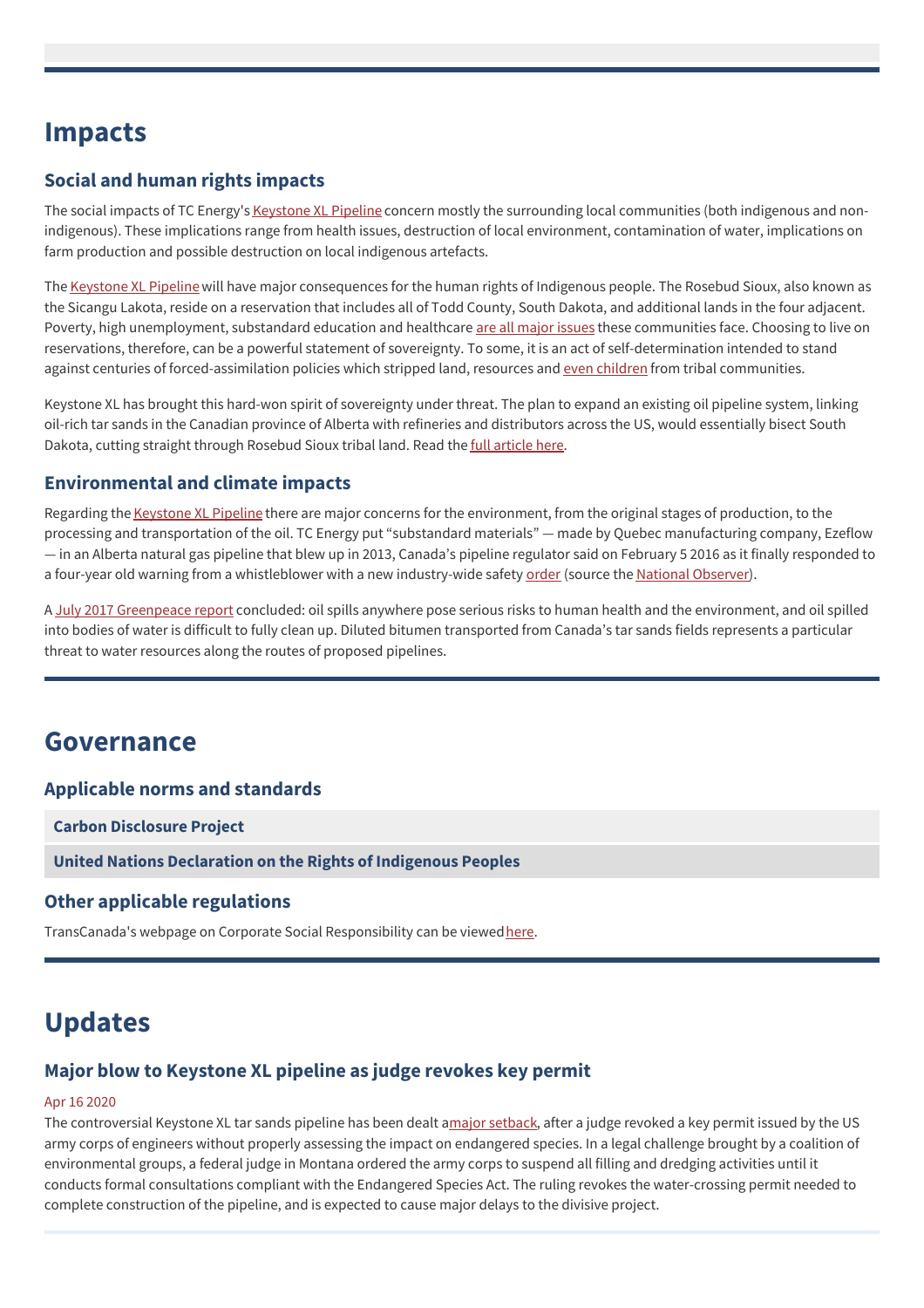## **TC Energy Keystone XL pipeline moves forward after Alberta commits \$1.1 billion, shares rise**

#### Mar 31 2020

TC Energy Corp on Tuesday said it would [proceed](https://www.reuters.com/article/us-tc-energy-keystone-xl/tc-energy-keystone-xl-pipeline-moves-forward-after-alberta-commits-1-1-billion-shares-rise-idUSKBN21I1KS) with its \$8 billion Keystone XL pipeline with financial backing from the oil-rich province of Alberta, pushing the long-delayed project forward amid a global oil market collapse. With pre-construction activities underway, TC Energy expects the pipeline to enter [service](https://www.tcenergy.com/announcements/2020-03-31tc-energy-to-build-keystone-xl-pipeline/) in 2023.

## **Keystone XL pipeline set to go ahead as court lifts last major hurdle**

#### Aug 23 2019

Nebraska's highest court lifted one of the last major [hurdles](https://www.theguardian.com/environment/2019/aug/23/nebraska-lifts-a-last-major-hurdle-for-keystone-xl-pipeline)for the Keystone XL pipeline on Friday when it rejected another attempt to derail the project by opponents who wanted to force the developer to reapply for state approval. The pipeline faces intense resistance from environmental groups, Native American tribes and some landowners along the route who worry about its long-term impact on their groundwater and property rights. But in Nebraska, many affected landowners have accepted the project and are eager to collect payments from the company. The Nebraska supreme court upheld the decision of regulators who voted in November 2017 to greenlight a route through the state. The court's decision was a victory for the \$8bn project, which has been mired in lawsuits and regulatory hearings since it was proposed in 2008.

### **'Trump Is Not Above the Law': New Lawsuit Aims to Defeat Keystone XL**

#### Jul 1 2019

As climate scientists on Monday issued a fresh warning about the devastating consequences of continuing to burn and extract fossil fuels, national green groups filed a new [federal](https://www.commondreams.org/news/2019/07/01/trump-not-above-law-new-lawsuit-aims-defeat-keystone-xl) lawsuit targeting the Trump administration's efforts to force through the long-delayed Keystone XL crude oil pipeline. The lawsuit was filed in the U.S. District Court for the District of Montana, the same court that halted construction on the dirty energy project last year, ruling that the administration hadn't adequately considered the consequences of the pipeline when approving it. In response, President Donald Trump revoked the initial permit and issued a new one in March. The NRDC and CBD joined with Sierra Club, Friends of the Earth, Bold Alliance, and Northern Plains Resource Council in launching the new legal battle, which specifically challenges the Army Corps of Engineers' approval of the pipeline that would transport up to 830,000 barrels of crude oil daily across nearly 1,200 miles from Canada's Alberta tar sands to Steele City, Nebraska.

#### **Trump doubles down on Keystone Oil Pipeline with new Permit**

#### Mar 29 2019

President Donald Trump issued a new [permit](https://www.bloomberg.com/news/articles/2019-03-29/trump-doubles-down-on-keystone-xl-pipeline-issuing-new-permit) for TransCanada's controversial Keystone XL pipeline Friday, circumventing a court ruling that blocked a previous authorization by his State Department.

The move aims to undercut legal challenges to the \$8 billion project, including a November ruling by a Montana-based district judge that faulted the State Department's previous environmental analysis, according to a person familiar with the matter. It could pave the way for beginning some preliminary work, according to Clearview Energy Partners.

## **Northern Plains Resource Council Wins Keystone XL Lawsuit**

#### Nov 8 2018

Judge Brian Morris levied what could be the final blow to TransCanada's would-be Keystone XL tar sands pipeline, vacating the 2017 record of decision by President Trump to issue the Presidential Permit for the project. Judge Morris ruled that The State Department's analysis of the following issues fell short of a "hard look" and requires a supplement to the 2014 SEIS in order to comply with its obligations under the National Environmental Policy Act (NEPA). The Court enjoins prohibits TransCanada from engaging in any activity in furtherance of the construction or operation of Keystone and associated facilities until the Department of State has completed a supplement to the 2014 Environmental Impact Statement that complies with the requirements of the National Environmental Policy Act and Administrative Procedure Act. Read [more](https://northernplains.org/northern-plains-resource-council-wins-kxl-lawsuit/) here.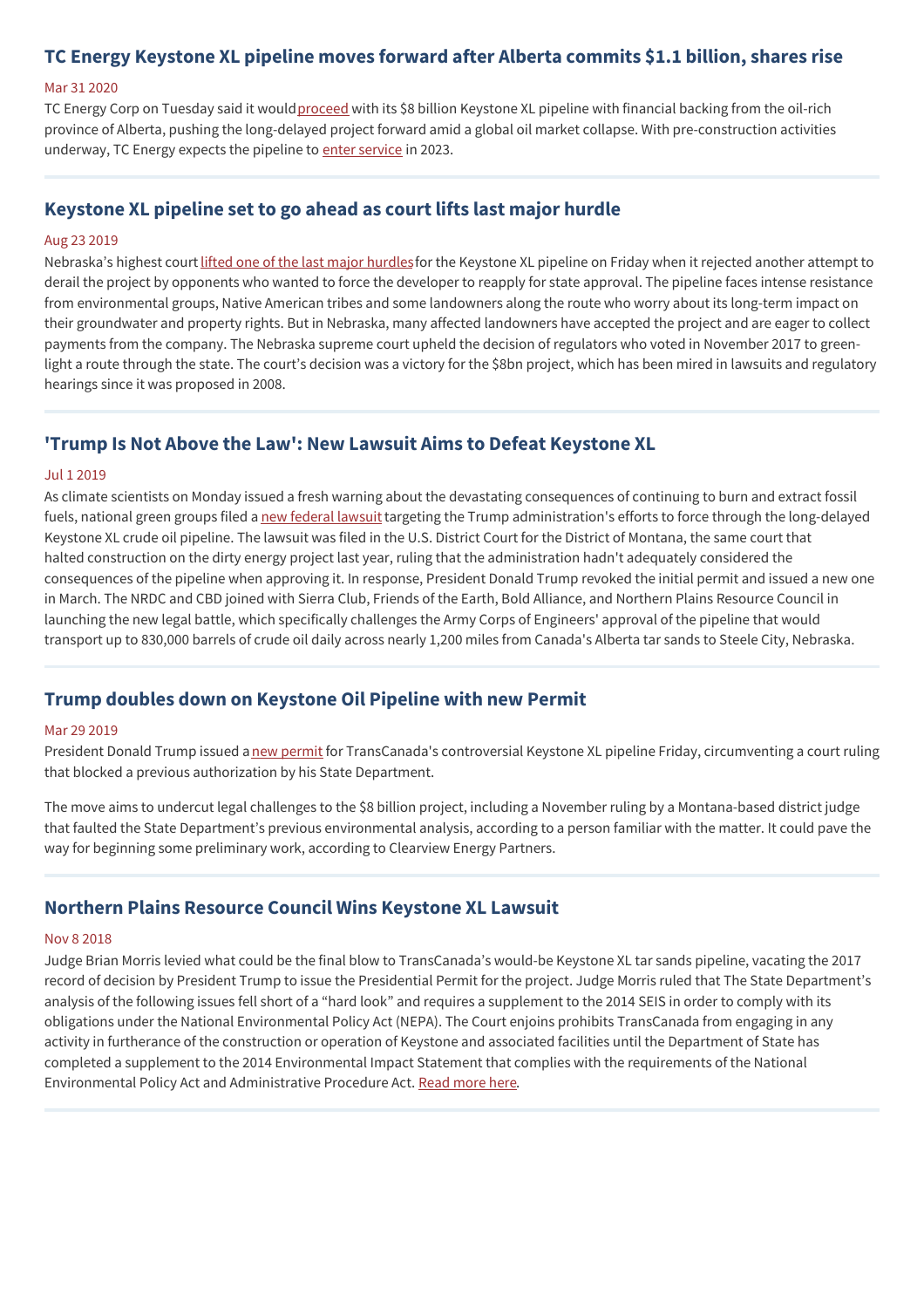## **Keystone XL Pipeline Sent Back for New Environmental Review**

#### Aug 16 2018

The U.S. State Department must conduct a new environmental review for the Keystone XL crude pipeline, a federal judge ruled. U.S. District Court Judge Brian Morris in Montana sided with indigenous and environmental groups in ruling Wednesday that a revised Keystone route is "interdependent" on the larger pipeline project and requires one environmental review ([Bloomberg](https://www.bloomberg.com/news/articles/2018-08-16/keystone-xl-oil-pipeline-sent-back-for-new-environmental-review)).

#### **Nebraska commission approves Keystone XL route**

#### Nov 21 2017

The Keystone XL pipeline passed a major hurdle on Monday after Nebraska regulators approved the route for the project, which faced opposition from environmentalists and the Obama administration. The Nebraska Public Service Commission voted 3 to 2 to approve TransCanada's route for Nebraska's portion of the nearly 1,200-mile pipeline. However, the future of the project is still subject to the outcome of a likely legal battle ([CNBC](https://www.cnbc.com/2017/11/20/nebraska-commission-approves-keystone-xl-pipeline-route.html)).

## **TransCanada Announces Termination of Energy East Pipeline and Eastern Mainline Projects**

#### Oct 5 2017

October 5 2017, [TransCanada](https://www.transcanada.com/en/announcements/2017-10-05-transcanada-anounces-termination-of-energy-east-pipeline-and-eastern-mainline-projects/) announced that it will no longer be proceeding with its proposed Energy East Pipeline and Eastern Mainline projects. Following is a statement from TransCanada President and CEO Russ Girling: "After careful review of changed circumstances, we will be informing the National Energy Board that we will no longer be proceeding with our Energy East and Eastern Mainline applications. TransCanada will also notify Quebec's Ministère du Developpement durable, de l'Environnement, et Lutte contre les changements climatiques that it is withdrawing the Energy East project from the environmental review process."

## **Environmental groups sue Trump administration for approving Keystone pipeline**

#### Mar 30 2017

Several environmental groups filed [lawsuits](https://www.reuters.com/article/us-usa-pipeline-keystone-lawsuit/environmental-groups-sue-trump-administration-for-approving-keystone-pipeline-idUSKBN1712DZ) against the Trump administration on Thursday to challenge its decision to approve construction of TransCanada Corp's controversial Keystone XL crude oil pipeline. In two separate filings to a federal court in Montana, environmental groups argued that the U.S. State Department, which granted the permit needed for the pipeline to cross the Canadian border, relied on an "outdated and incomplete environmental impact statement" when making its decision earlier this month.

## **President Trump approves construction of Keystone XL pipeline**

#### Mar 24 2017

President Donald Trump has approved the construction of the Keystone XL pipeline linking Canadian oil sands to U.S. refiners, a project blocked by former President Barack Obama. TransCanada said earlier in the day the U.S. Department of State had issued a presidential permit for the project (source [CNBC](http://www.cnbc.com/2017/03/24/transcanada-gets-presidential-permit-to-construct-the-keystone-xl-pipeline.html)).

## **Financiers**

Financial institutions have provided TC Energy with the following finance:

- Twenty-one financial institutions provided USD 5 billion in revolving credit to its pipeline business in three loans from December 2016. JP Morgan Chase and Bank of Montreal are the lead banks arranging the credit (source [www.ran.org](https://www.ran.org/whos_banking_transcanada));
- Five banks have provided TC Energy USA (Financial statements 2017, p. 145) with a USD one billion credit facility maturing on Dec 14 2018, led by JPMorgan Chase and Bank of Montreal;
- Nineteen financial institutions have provided TC Energy American Investment (Financial statements 2017, p. 145) with a USD 500 million credit facility maturing on Dec 14 2018, led by JPMorgan Chase, Bank of Montreal and MUFG;
- In April 2020 TransCanada Pipelines issued two bonds: a USD 2 billion (maturing in April 2027) and a USD 1.25 billion (maturing in April 2030). See below for more details;
- Banks have financed TransCanada Pipelines with three syndicated corporate loans: a CAD 3 billion (Dec 2005 Dec 2024), a USD 1 billion (Dec 2018 - Dec 2022) and a USD 4.5 billion (Dec 2018 - Dec 2021). See below for more details;
- RBC (9.09%), BMO (4.71%) and TD Bank (2.71%) own via subsidiaries shares of TC Energy. See below for more details.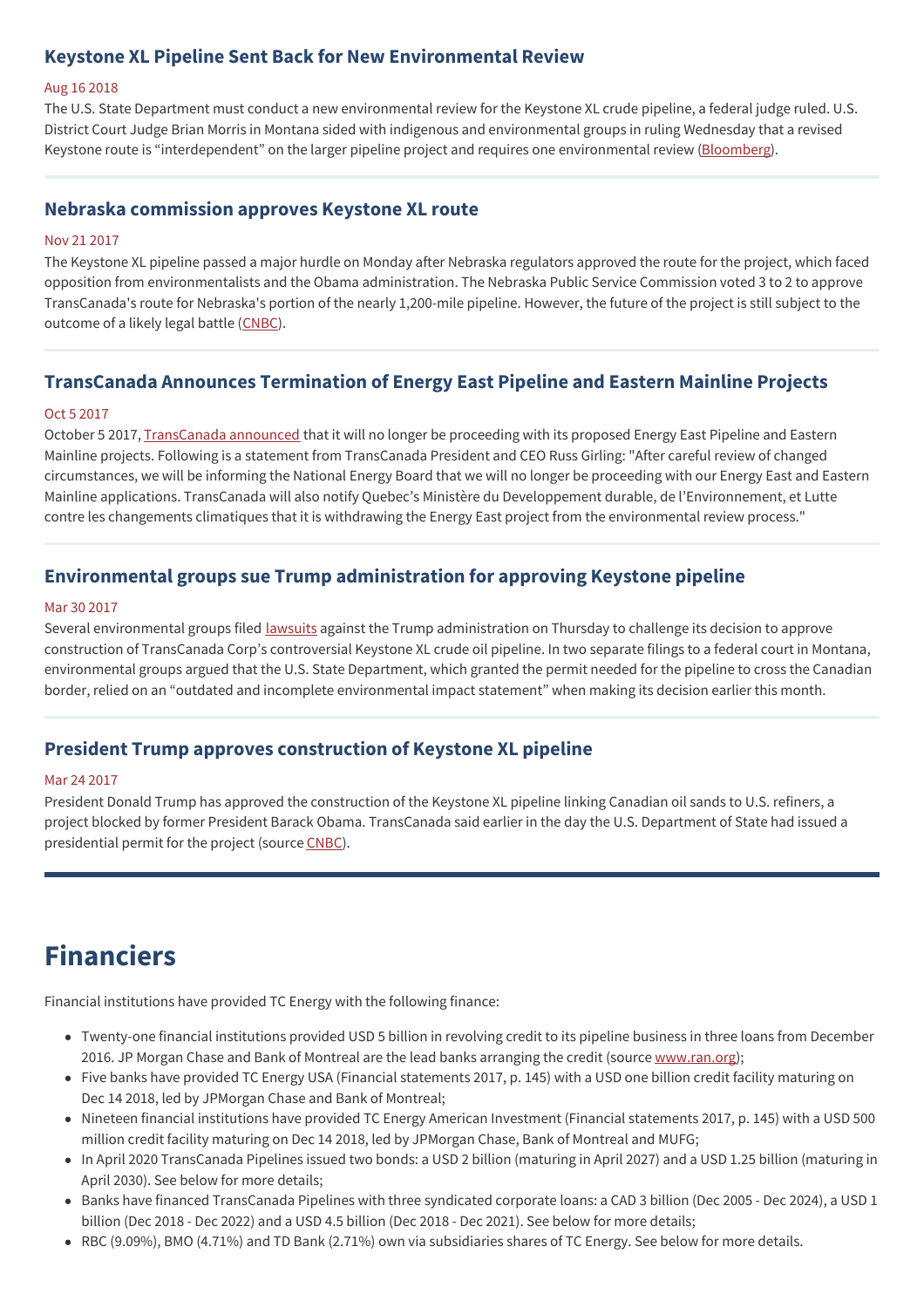| <b>Alberta Treasury Branches</b>                                                                                                                                                 |                                                                                         |                                        | Details $\nabla$             |
|----------------------------------------------------------------------------------------------------------------------------------------------------------------------------------|-----------------------------------------------------------------------------------------|----------------------------------------|------------------------------|
| Debt - corporate loan<br>Co-financed USD 5 billion revolving credit facility                                                                                                     |                                                                                         | December 2016                          |                              |
| <b>Bank of America</b> United States profile                                                                                                                                     |                                                                                         |                                        | Details $\blacktriangledown$ |
| Bond issue - underwriter<br>Co-managed a USD 1.25 billion bonds issuance<br>source: RAN<br><u>link</u>                                                                           | USD 1.25 billion                                                                        | 2 April 2020 - 2 April 2027            |                              |
| Debt - corporate loan<br>Co-financed a CAD 3 billion general corporate loan to TransCanada Pipelines<br>source: Rainforest Action Network finance research - May 2020            | CAD 3 billion                                                                           | December 2005 - December 2024          |                              |
| Debt - corporate loan<br>Co-financed a USD 1 billion general corporate loan to TransCanada Pipelines<br>source: Rainforest Action Network finance research - May 2020            | USD 1 billion                                                                           | December 2018 - December 2022          |                              |
| Debt - corporate loan<br>Co-financed a USD 4.5 billion general corporate loan to TransCanada Pipelines<br>source: Rainforest Action Network finance research - May 2020          | USD 4.5 billion                                                                         | December 2018 - December 2021          |                              |
| Debt - corporate loan<br>Co-financed USD 500 million credit facility to TransCanada American Investment<br>source: Rainforest Action Network via Bloomberg Professional Services | USD 500 million                                                                         | 14 December 2017 - 14 December<br>2018 |                              |
| Debt - corporate loan<br>Co-financed USD one billion credit facility to TransCanada Pipeline USA<br>source: Rainforest Action Network via Bloomberg Professional Services        | USD 1 billion                                                                           | 14 December 2017 - 14 December<br>2018 |                              |
| Debt - corporate loan<br>Co-financed USD 1.5 billion credit renewal                                                                                                              | source: Data provided by Rainforest Action Network, via Bloomberg Professional Services | December 2017                          |                              |
| Debt - corporate loan<br>Co-financed USD 5 billion revolving credit facility                                                                                                     |                                                                                         | December 2016                          |                              |
| <b>Bank of Montreal (BMO)</b> Canada profile                                                                                                                                     |                                                                                         |                                        | Details $\blacktriangledown$ |
| Bond issue - underwriter<br>Co-managed a USD 2 billion bonds issuance<br>source: RAN<br>link                                                                                     | USD 2 billion                                                                           | 1 April 2020 - 1 April 2027            |                              |
| Debt - corporate loan<br>Co-financed a CAD 3 billion general corporate loan to TransCanada Pipelines<br>source: Rainforest Action Network finance research - May 2020            | CAD 3 billion                                                                           | December 2005 - December 2024          |                              |
| Debt - corporate loan<br>Co-financed a USD 1 billion general corporate loan to TransCanada Pipelines<br>source: Rainforest Action Network finance research - May 2020            | USD 1 billion                                                                           | December 2018 - December 2022          |                              |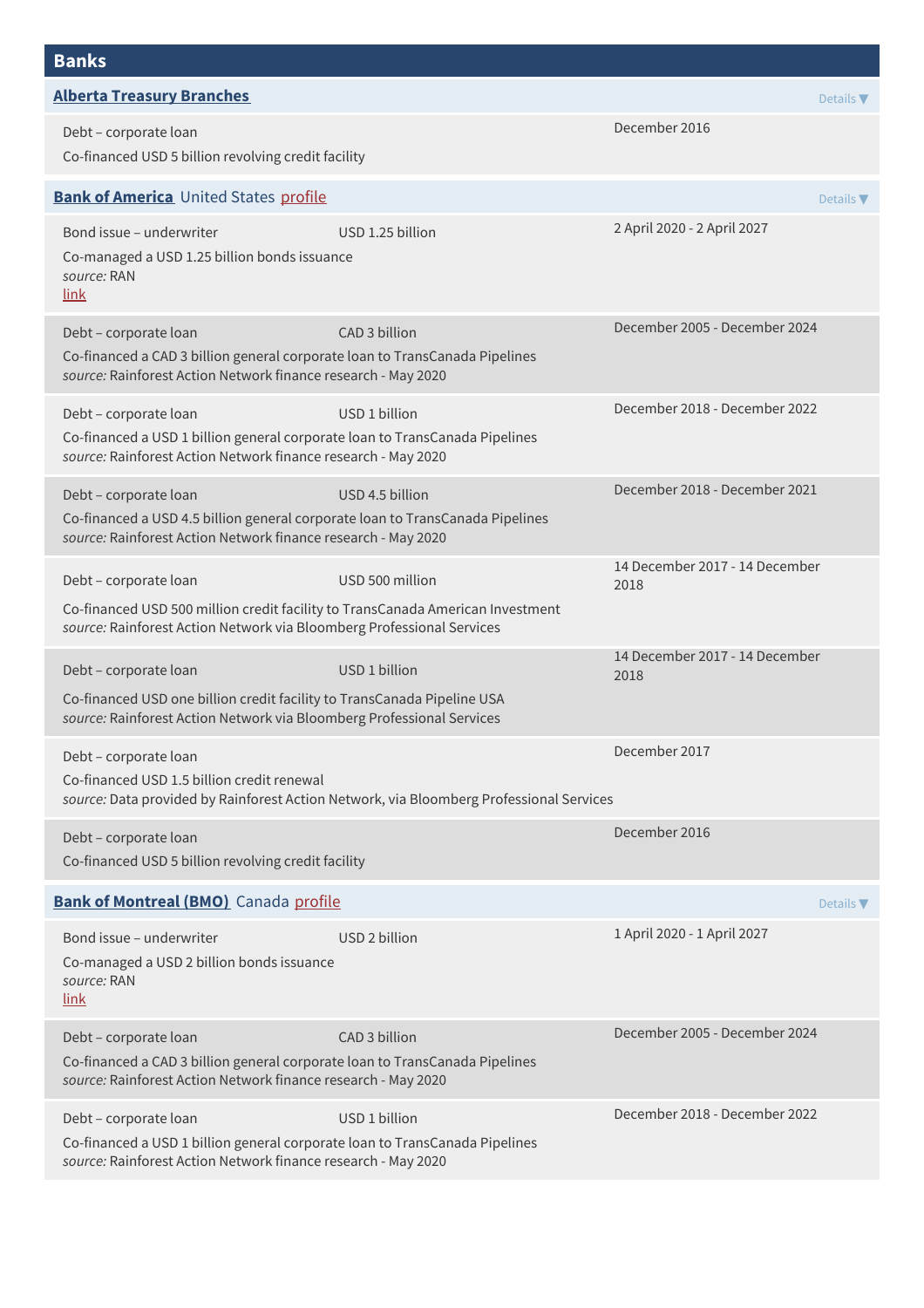| Debt - corporate loan<br>Co-financed a USD 4.5 billion general corporate loan to TransCanada Pipelines<br>source: Rainforest Action Network finance research - May 2020          | USD 4.5 billion                                                                                                                                | December 2018 - December 2021          |                  |
|----------------------------------------------------------------------------------------------------------------------------------------------------------------------------------|------------------------------------------------------------------------------------------------------------------------------------------------|----------------------------------------|------------------|
| Debt - corporate loan<br>Co-financed USD one billion credit facility to TransCanada Pipeline USA<br>source: Rainforest Action Network via Bloomberg Professional Services        | USD 1 billion                                                                                                                                  | 14 December 2017 - 14 December<br>2018 |                  |
| Debt - corporate loan<br>Co-financed USD 500 million credit facility to TransCanada American Investment<br>source: Rainforest Action Network via Bloomberg Professional Services | USD 500 million                                                                                                                                | 14 December 2017 - 14 December<br>2018 |                  |
| Debt - corporate loan<br>Co-financed USD 1.5 billion credit renewal                                                                                                              | source: Data provided by Rainforest Action Network via Bloomberg Professional Services                                                         | December 2017                          |                  |
| Equity - share owner/manager<br>2020<br>source: CNN Business<br>link                                                                                                             | USD 2 billion<br>BMO via its subsidiary BMO Asset Management owns 44,288,959 (4,71%) of TC Energy's shares, valued at USD 2.019 billion Sept 1 |                                        |                  |
| <b>Barclays</b> United Kingdom profile                                                                                                                                           |                                                                                                                                                |                                        | Details $\nabla$ |
| Bond issue - underwriter<br>Co-managed a USD 1.25 billion bonds issuance<br>source: RAN<br>link                                                                                  | USD 1.25 billion                                                                                                                               | 2 April 2020 - 2 April 2030            |                  |
| Debt - corporate loan<br>Co-financed a CAD 3 billion general corporate loan to TransCanada Pipelines<br>source: Rainforest Action Network finance research - May 2020            | CAD 3 billion                                                                                                                                  | December 2005 - December 2024          |                  |
| Debt – corporate loan<br>Co-financed a USD 1 billion general corporate loan to TransCanada Pipelines<br>source: Rainforest Action Network finance research - May 2020            | USD 1 billion                                                                                                                                  | December 2018 - December 2022          |                  |
| Debt - corporate loan<br>Co-financed a USD 4.5 billion general corporate loan to TransCanada Pipelines<br>source: Rainforest Action Network finance research - May 2020          | USD 4.5 billion                                                                                                                                | December 2018 - December 2021          |                  |
| Debt - corporate loan<br>Co-financed USD 500 million credit facility to TransCanada American Investment<br>source: Rainforest Action Network via Bloomberg Professional Services | USD 500 million                                                                                                                                | 14 December 2017 - 14 December<br>2018 |                  |
| Debt - corporate loan<br>Co-financed USD one billion credit facility to TransCanada Pipeline USA<br>source: Rainforest Action Network via Bloomberg Professional Services        | USD 1 billion                                                                                                                                  | 14 December 2017 - 14 December<br>2018 |                  |
| Debt - corporate loan<br>Co-financed USD 1.5 billion credit renewal                                                                                                              | source: Data provided by Rainforest Action Network via Bloomberg Professional Services                                                         | December 2017                          |                  |
| Debt - corporate loan<br>Co-financed USD 5 billion revolving credit facility                                                                                                     |                                                                                                                                                | December 2016                          |                  |
| <b>Canadian Imperial Bank of Commerce (CIBC)</b> Canada profile                                                                                                                  |                                                                                                                                                |                                        | Details $\nabla$ |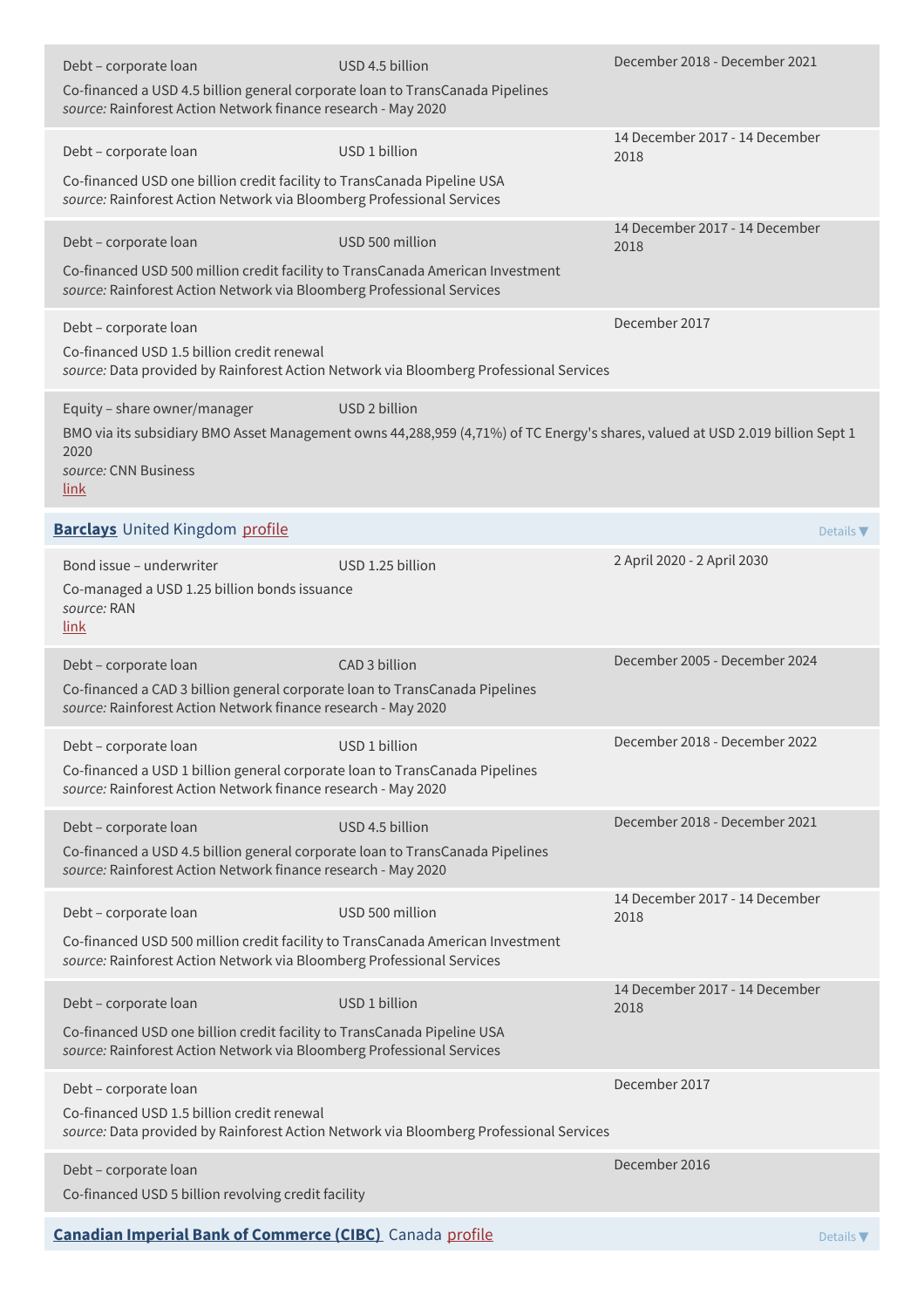| Bond issue – underwriter                                                                                                                                | USD 2 billion                                                                          | 1 April 2020 - 1 April 2027            |
|---------------------------------------------------------------------------------------------------------------------------------------------------------|----------------------------------------------------------------------------------------|----------------------------------------|
| Co-managed a USD 2 billion bonds issuance<br>source: RAN<br>link                                                                                        |                                                                                        |                                        |
| Debt - corporate loan                                                                                                                                   | USD 500 million                                                                        | 14 December 2017 - 14 December<br>2018 |
| Co-financed USD 500 million credit facility to TransCanada American Investment<br>source: Rainforest Action Network via Bloomberg Professional Services |                                                                                        |                                        |
| Citi United States profile                                                                                                                              |                                                                                        | Details $\nabla$                       |
| Bond issue - underwriter                                                                                                                                | USD 1.25 billion                                                                       | 2 April 2020 - 2 April 2030            |
| Co-managed a USD 1.25 billion bond issuance<br>source: RAN<br>link                                                                                      |                                                                                        |                                        |
| Debt - corporate loan                                                                                                                                   | CAD 3 billion                                                                          | December 2005 - December 2024          |
| Co-financed a CAD 3 billion general corporate loan to TransCanada Pipelines<br>source: Rainforest Action Network finance research - May 2020            |                                                                                        |                                        |
| Debt - corporate loan                                                                                                                                   | USD 1 billion                                                                          | December 2018 - December 2022          |
| Co-financed a USD 1 billion general corporate loan to TransCanada Pipelines<br>source: Rainforest Action Network finance research - May 2020            |                                                                                        |                                        |
| Debt - corporate loan                                                                                                                                   | USD 4.5 billion                                                                        | December 2018 - December 2021          |
| Co-financed a USD 4.5 billion general corporate loan to TransCanada Pipelines<br>source: Rainforest Action Network finance research - May 2020          |                                                                                        |                                        |
| Debt - corporate loan                                                                                                                                   | USD 500 million                                                                        | 14 December 2017 - 14 December<br>2018 |
| Co-financed USD 500 million credit facility to TransCanada American Investment<br>source: Rainforest Action Network via Bloomberg Professional Services |                                                                                        |                                        |
| Debt - corporate loan                                                                                                                                   |                                                                                        | December 2017                          |
| Co-financed USD 1.5 billion credit renewal                                                                                                              | source: Data provided by Rainforest Action Network via Bloomberg Professional Services |                                        |
| Debt - corporate loan                                                                                                                                   |                                                                                        | December 2016                          |
| Co-financed USD 5 billion revolving credit facility                                                                                                     |                                                                                        |                                        |
| <b>Credit Suisse Group</b> Switzerland profile                                                                                                          |                                                                                        | Details $\nabla$                       |
| Bond issue - underwriter                                                                                                                                | USD 1.25 billion                                                                       | 2 April 2020 - 2 April 2030            |
| Co-managed a USD 1.25 billion bonds issuance<br>source: RAN<br>link                                                                                     |                                                                                        |                                        |
| Debt - corporate loan                                                                                                                                   | CAD 3 billion                                                                          | December 2005 - December 2024          |
| Co-financed a CAD 3 billion general corporate loan to TransCanada Pipelines<br>source: Rainforest Action Network finance research - May 2020            |                                                                                        |                                        |
| Debt - corporate loan                                                                                                                                   | USD 1 billion                                                                          | December 2018 - December 2022          |
| Co-financed a USD 1 billion general corporate loan to TransCanada Pipelines<br>source: Rainforest Action Network finance research - May 2020            |                                                                                        |                                        |
| Debt - corporate loan                                                                                                                                   | USD 4.5 billion                                                                        | December 2018 - December 2021          |
| Co-financed a USD 4.5 billion general corporate loan to TransCanada Pipelines<br>source: Rainforest Action Network finance research - May 2020          |                                                                                        |                                        |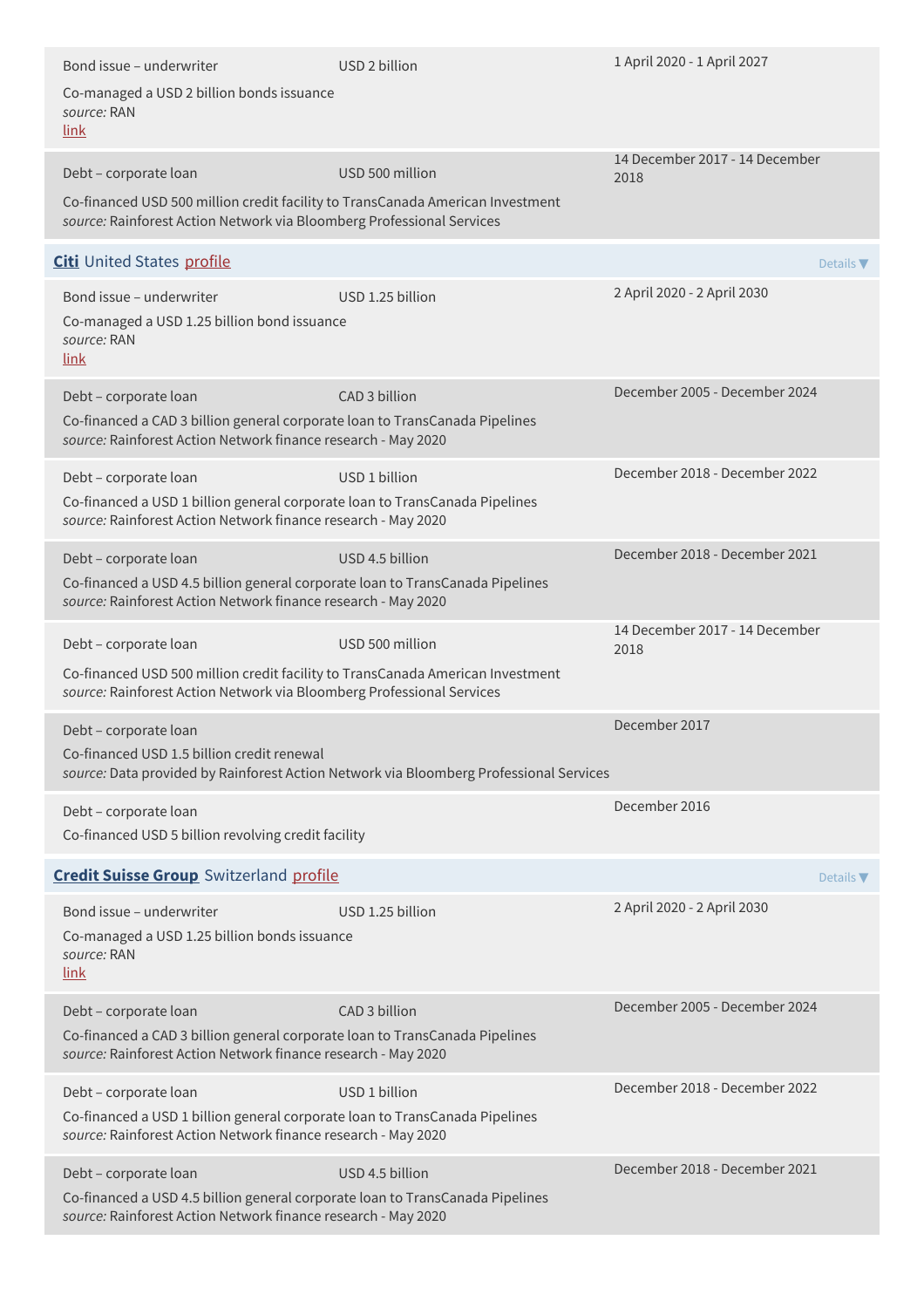| Debt - corporate loan<br>Co-financed USD 500 million credit facility to TransCanada American Investment<br>source: Rainforest Action Network via Bloomberg Professional Services | USD 500 million                                                                        | 14 December 2017 - 14 December<br>2018 |
|----------------------------------------------------------------------------------------------------------------------------------------------------------------------------------|----------------------------------------------------------------------------------------|----------------------------------------|
| Debt - corporate loan<br>Co-financed USD 1.5 billion credit renewal                                                                                                              | source: Data provided by Rainforest Action Network via Bloomberg Professional Services | December 2017                          |
| Debt - corporate loan<br>Co-financed USD 5 billion revolving credit facility                                                                                                     |                                                                                        | December 2016                          |
| <b>Crédit Agricole</b> France profile                                                                                                                                            |                                                                                        | Details $\nabla$                       |
| Debt - corporate loan                                                                                                                                                            | USD 500 million                                                                        | 14 December 2017 - 14 December<br>2018 |
| Co-financed USD 500 million credit facility to TransCanada American Investment<br>source: Rainforest Action Network via Bloomberg Professional Services                          |                                                                                        |                                        |
| Debt - corporate loan<br>Co-financed USD 5 billion revolving credit facility                                                                                                     |                                                                                        | December 2016                          |
| <b>Crédit Agricole CIB</b>                                                                                                                                                       |                                                                                        | Details $\nabla$                       |
| Debt - corporate loan<br>Co-financed USD 1.5 billion credit renewal                                                                                                              | source: Data provided by Rainforest Action Network via Bloomberg Professional Services | December 2017                          |
| <b>Deutsche Bank</b> Germany profile                                                                                                                                             |                                                                                        | Details $\nabla$                       |
| Bond issue - underwriter<br>Co-managed a USd 1.25 billion bonds issuance<br>source: RAN<br><u>link</u>                                                                           | USD 1.25 billion                                                                       | 2 April 2020 - 2 April 2030            |
| Debt - corporate loan<br>Co-financed a CAD 3 billion general corporate loan to TransCanada Pipelines<br>source: Rainforest Action Network finance research - May 2020            | CAD 3 billion                                                                          | December 2005 - December 2024          |
| Debt - corporate loan<br>Co-financed a USD 1 billion general corporate loan to TransCanada Pipelines<br>source: Rainforest Action Network finance research - May 2020            | USD 1 billion                                                                          | December 2018 - December 2022          |
| Debt - corporate loan<br>Co-financed a USD 4.5 billion general corporate loan to TransCanada Pipelines<br>source: Rainforest Action Network finance research - May 2020          | USD 4.5 billion                                                                        | December 2018 - December 2021          |
| Debt - corporate loan                                                                                                                                                            | USD 500 million                                                                        | 14 December 2017 - 14 December<br>2018 |
| Co-financed USD 500 million credit facility to TransCanada American Investment<br>source: Rainforest Action Network via Bloomberg Professional Services                          |                                                                                        |                                        |
| Debt - corporate loan<br>Co-financed USd 1.5 billion credit renewal                                                                                                              | source: Data provided by Rainforest Action Network via Bloomberg Professional Services | December 2017                          |
| Debt - corporate loan<br>Co-financed USD 5 billion revolving credit facility                                                                                                     |                                                                                        | December 2016                          |
| <b>HSBC</b> United Kingdom profile                                                                                                                                               |                                                                                        | Details $\nabla$                       |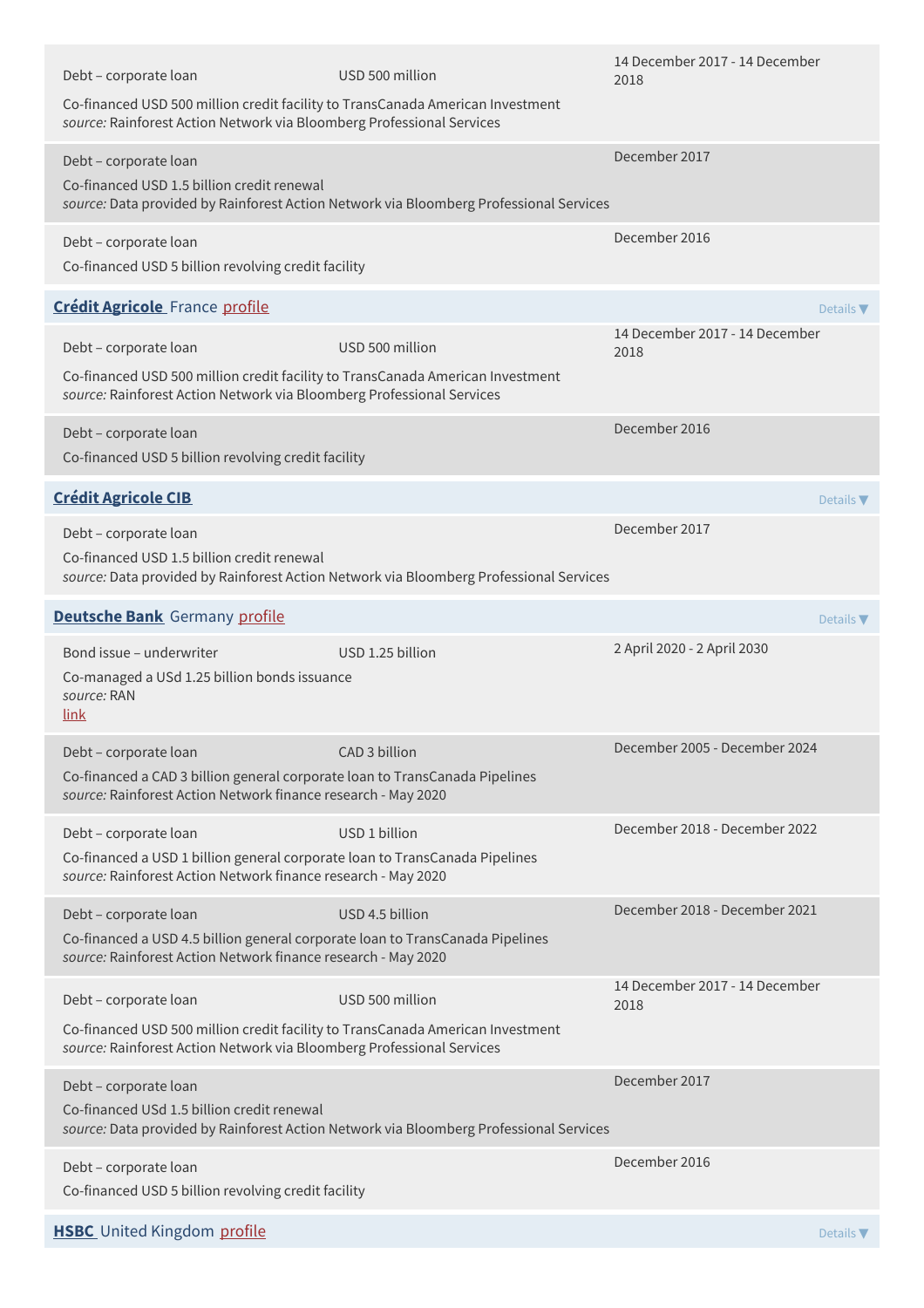| Debt - corporate loan                                                                                                                                                 | CAD 3 billion                                                                           | December 2005 - December 2024          |
|-----------------------------------------------------------------------------------------------------------------------------------------------------------------------|-----------------------------------------------------------------------------------------|----------------------------------------|
| Co-financed a CAD 3 billion general corporate loan to TransCanada Pipelines<br>source: Rainforest Action Network finance research - May 2020                          |                                                                                         |                                        |
| Debt - corporate loan                                                                                                                                                 | USD 1 billion                                                                           | December 2018 - December 2022          |
| Co-financed a USD 1 billion general corporate loan to TransCanada Pipelines<br>source: Rainforest Action Network finance research - May 2020                          |                                                                                         |                                        |
| Debt - corporate loan                                                                                                                                                 | USD 4.5 billion                                                                         | December 2018 - December 2021          |
| Co-financed a USD 4.5 billion general corporate loan to TransCanada Pipelines<br>source: Rainforest Action Network finance research - May 2020                        |                                                                                         |                                        |
| Debt - corporate loan                                                                                                                                                 | USD 500 million                                                                         | 14 December 2017 - 14 December<br>2018 |
| Co-financed USD 500 million credit facility to TransCanada American Investment<br>source: Rainforest Action Network via Bloomberg Professional Services               |                                                                                         |                                        |
| Debt - corporate loan                                                                                                                                                 |                                                                                         | December 2017                          |
| Co-financed USd 1.5 billion credit renewal                                                                                                                            | source: Data provided by Rainforest Action Network via Bloomberg Professional Services  |                                        |
| Debt - corporate loan                                                                                                                                                 |                                                                                         | December 2016                          |
| Co-financed USD 5 billion revolving credit facility                                                                                                                   |                                                                                         |                                        |
| JPMorgan Chase United States profile                                                                                                                                  |                                                                                         | Details $\nabla$                       |
| Bond issue - underwriter<br>Co-managed a USD 1.25 billion bonds issuance<br>source: RAN<br>link                                                                       | USD 1.25 billion                                                                        | 2 April 2020 - 2 April 2030            |
| Debt - corporate loan<br>Co-financed a CAD 3 billion general corporate loan to TransCanada Pipelines<br>source: Rainforest Action Network finance research - May 2020 | CAD 3 billion                                                                           | December 2005 - December 2024          |
| Debt - corporate loan                                                                                                                                                 | USD 1 billion                                                                           | December 2018 - December 2022          |
| Co-financed a USD 1 billion general corporate loan to TransCanada Pipelines<br>source: Rainforest Action Network finance research - May 2020                          |                                                                                         |                                        |
| Debt - corporate loan                                                                                                                                                 | USD 4.5 billion                                                                         | December 2018 - December 2021          |
| Co-financed a USD 4.5 billion general corporate loan to TransCanada Pipelines<br>source: Rainforest Action Network finance research - May 2020                        |                                                                                         |                                        |
| Debt - corporate loan                                                                                                                                                 | USD 1 billion                                                                           | 14 December 2017 - 14 December<br>2018 |
| Co-financed USD 1 billion credit facility to TransCanada Pipeline USA<br>source: Rainforest Action Network via Bloomberg Professional Services                        |                                                                                         |                                        |
| Debt - corporate loan                                                                                                                                                 | USD 500 million                                                                         | 14 December 2017 - 14 December<br>2018 |
| Co-financed USD 500 million credit facility to TransCanada American Investment<br>source: Rainforest Action Network via Bloomberg Professional Services               |                                                                                         |                                        |
| Debt - corporate loan<br>Co-financed USD 1.5 billion credit renewal                                                                                                   | source: Data provided by Rainforest Action Network via Bloomberg Professional Services  | December 2017                          |
| Debt - corporate loan                                                                                                                                                 | Co-lead bank with Bank of Montreal. Co-financed USD 5 billion revolving credit facility | December 2016                          |
|                                                                                                                                                                       |                                                                                         |                                        |

## **[Mitsubishi](http://www.bk.mufg.jp/global/) UFJ Financial Group (MUFG)** Japan [profile](https://www.banktrack.org/bank/bank_of_tokyo_mitsubishi_ufj) Details ▼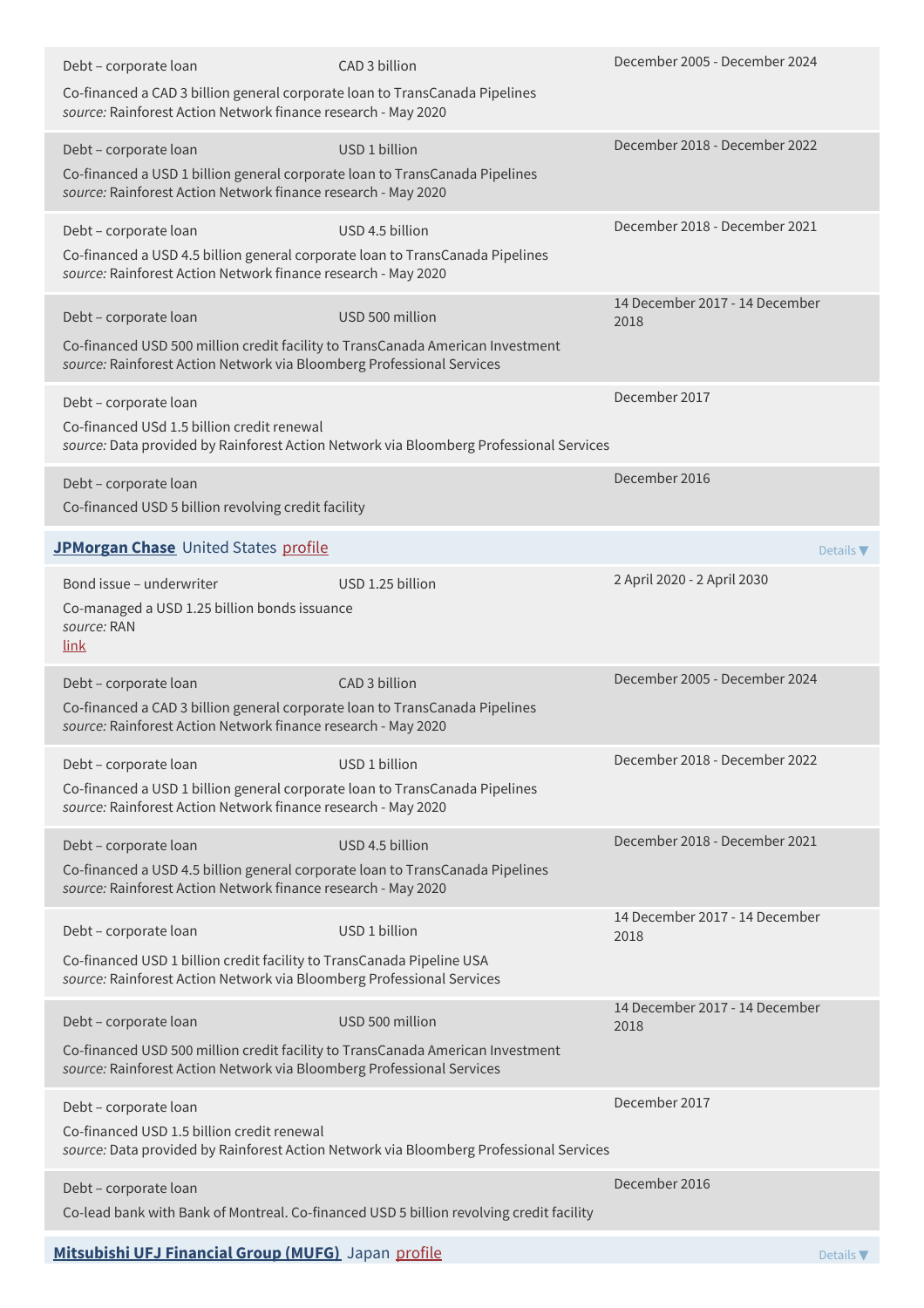| Bond issue – underwriter<br>Co-managed a USD 1.25 billion bonds issuance<br>source: RAN<br>link                                                                                  | USD 1.25 billion                                                                       | 2 April 2020 - 2 April 2030            |
|----------------------------------------------------------------------------------------------------------------------------------------------------------------------------------|----------------------------------------------------------------------------------------|----------------------------------------|
| Debt - corporate loan<br>Co-financed a CAD 3 billion general corporate loan to TransCanada Pipelines<br>source: Rainforest Action Network finance research - May 2020            | CAD 3 billion                                                                          | December 2005 - December 2024          |
| Debt - corporate loan<br>Co-financed a USD 1 billion general corporate loan to TransCanada Pipelines<br>source: Rainforest Action Network finance research - May 2020            | USD 1 billion                                                                          | December 2018 - December 2022          |
| Debt - corporate loan<br>Co-financed a USD 4.5 billion general corporate loan to TransCanada Pipelines<br>source: Rainforest Action Network finance research - May 2020          | USD 4.5 billion                                                                        | December 2018 - December 2021          |
| Debt - corporate loan<br>Co-financed USD 500 million credit facility to TransCanada American Investment<br>source: Rainforest Action Network via Bloomberg Professional Services | USD 500 billion                                                                        | 14 December 2017 - 15 December<br>2018 |
| Debt - corporate loan<br>Co-financed USD one billion credit facility to TransCanada Pipeline USA<br>source: Rainforest Action Network via Bloomberg Professional Services        | USD 1 billion                                                                          | 14 December 2017 - 14 December<br>2018 |
| Debt - corporate loan<br>Co-financed USD 1.5 billion credit renewal                                                                                                              | source: Data provided by Rainforest Action Network via Bloomberg Professional Services | December 2017                          |
| Debt - corporate loan<br>Co-financed USD 5 billion revolving credit facility                                                                                                     |                                                                                        | December 2016                          |
| Mizuho Japan profile                                                                                                                                                             |                                                                                        | Details $\nabla$                       |
| Bond issue - underwriter<br>Co-managed a USD 1,25 billion bonds issuance<br>source: RAN<br>link                                                                                  | USD 1.25 billion                                                                       | 2 April 2020 - 2 April 2030            |
| Debt - corporate loan<br>Co-financed a CAD 3 billion general corporate loan to TransCanada Pipelines<br>source: Rainforest Action Network finance research - May 2020            | CAD 3 billion                                                                          | December 2005 - December 2024          |
| Debt - corporate loan<br>Co-financed a USD 1 billion general corporate loan to TransCanada Pipelines<br>source: Rainforest Action Network finance research - May 2020            | USD 1 billion                                                                          | December 2018 - December 2022          |
| Debt - corporate loan<br>Co-financed a USD 4.5 billion general corporate loan to TransCanada Pipelines<br>source: Rainforest Action Network finance research - May 2020          | USD 4.5 billion                                                                        | December 2018 - December 2021          |
| Debt - corporate loan<br>Co-financed USD 500 million credit facility to TransCanada American Investment<br>source: Rainforest Action Network via Bloomberg Professional Services | USD 500 million                                                                        | 14 December 2017 - 14 December<br>2018 |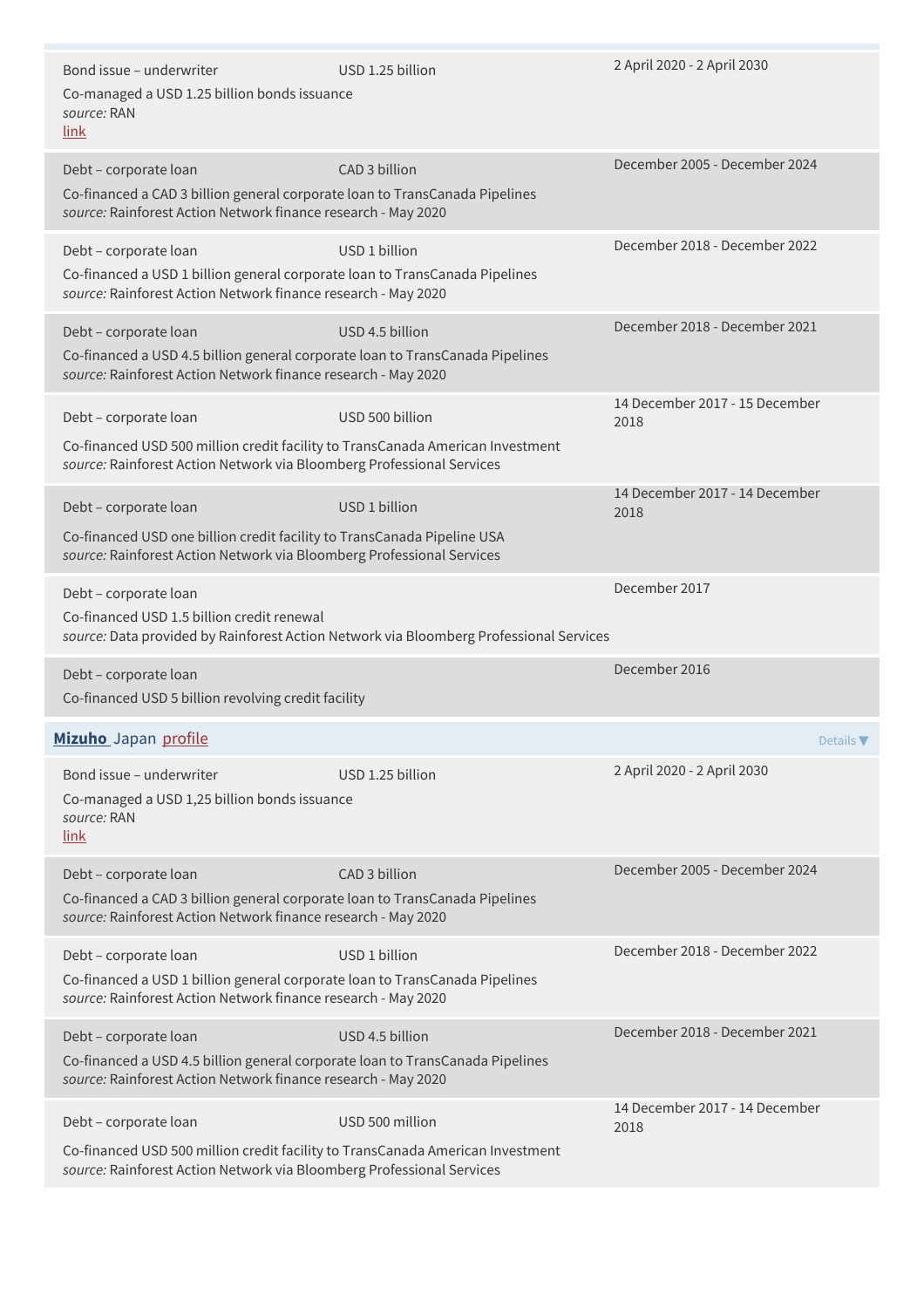| Debt - corporate loan<br>Co-financed USD 1.5 billion credit renewal                                                                                                              | source: Data provided by Rainforest Action Network via Bloomberg Professional Services | December 2017                          |
|----------------------------------------------------------------------------------------------------------------------------------------------------------------------------------|----------------------------------------------------------------------------------------|----------------------------------------|
| Debt - corporate loan<br>Co-financed USD 5 billion revolving credit facility                                                                                                     |                                                                                        | December 2016                          |
| <b>National Bank of Canada</b>                                                                                                                                                   |                                                                                        | Details $\nabla$                       |
| Bond issue – underwriter<br>Co-managed a USd 2 billion bonds issuance<br>source: RAN<br>link                                                                                     | USD 2 billion                                                                          | 1 April 2020 - 1 April 2027            |
| Debt - corporate loan<br>Co-financed a CAD 3 billion general corporate loan to TransCanada Pipelines<br>source: Rainforest Action Network finance research - May 2020            | CAD 3 billion                                                                          | December 2005 - December 2024          |
| Debt - corporate loan<br>Co-financed a USD 1 billion general corporate loan to TransCanada Pipelines<br>source: Rainforest Action Network finance research - May 2020            | USD 1 billion                                                                          | December 2018 - December 2022          |
| Debt - corporate loan<br>Co-financed a USD 4.5 billion general corporate loan to TransCanada Pipelines<br>source: Rainforest Action Network finance research - May 2020          | USD 4.5 billion                                                                        | December 2018 - December 2021          |
| Debt - corporate loan<br>Co-financed USD 500 million credit facility to TransCanada American investment<br>source: Rainforest Action Network via Bloomberg Professional Services | USD 500 million                                                                        | 14 December 2017 - 14 December<br>2018 |
| Debt - corporate loan<br>Co-financed USD 1.5 billion credit renewal                                                                                                              | source: Data provided by Rainforest Action Network via Bloomberg Professional Services | December 2017                          |
| Debt - corporate loan<br>Co-financed USD 5 billion revolving credit facility                                                                                                     |                                                                                        | December 2016                          |
| Royal Bank of Canada (RBC) Canada profile                                                                                                                                        |                                                                                        | Details $\nabla$                       |
| Bond issue - underwriter<br>Co-managed a USd 2 billion bonds issuance<br>source: RAN<br>link                                                                                     | USD 2 billion                                                                          | 1 April 2020 - 1 April 2027            |
| Debt - corporate loan<br>Co-financed a CAD 3 billion general corporate loan to TransCanada Pipelines<br>source: Rainforest Action Network finance research - May 2020            | CAD 3 billion                                                                          | December 2005 - December 2024          |
| Debt - corporate loan<br>Co-financed a USD 1 billion general corporate loan to TransCanada Pipelines<br>source: Rainforest Action Network finance research - May 2020            | USD 1 billion                                                                          | December 2018 - December 2022          |
| Debt - corporate loan<br>Co-financed a USD 4.5 billion general corporate loan to TransCanada Pipelines<br>source: Rainforest Action Network finance research - May 2020          | USD 4.5 billion                                                                        | December 2018 - December 2021          |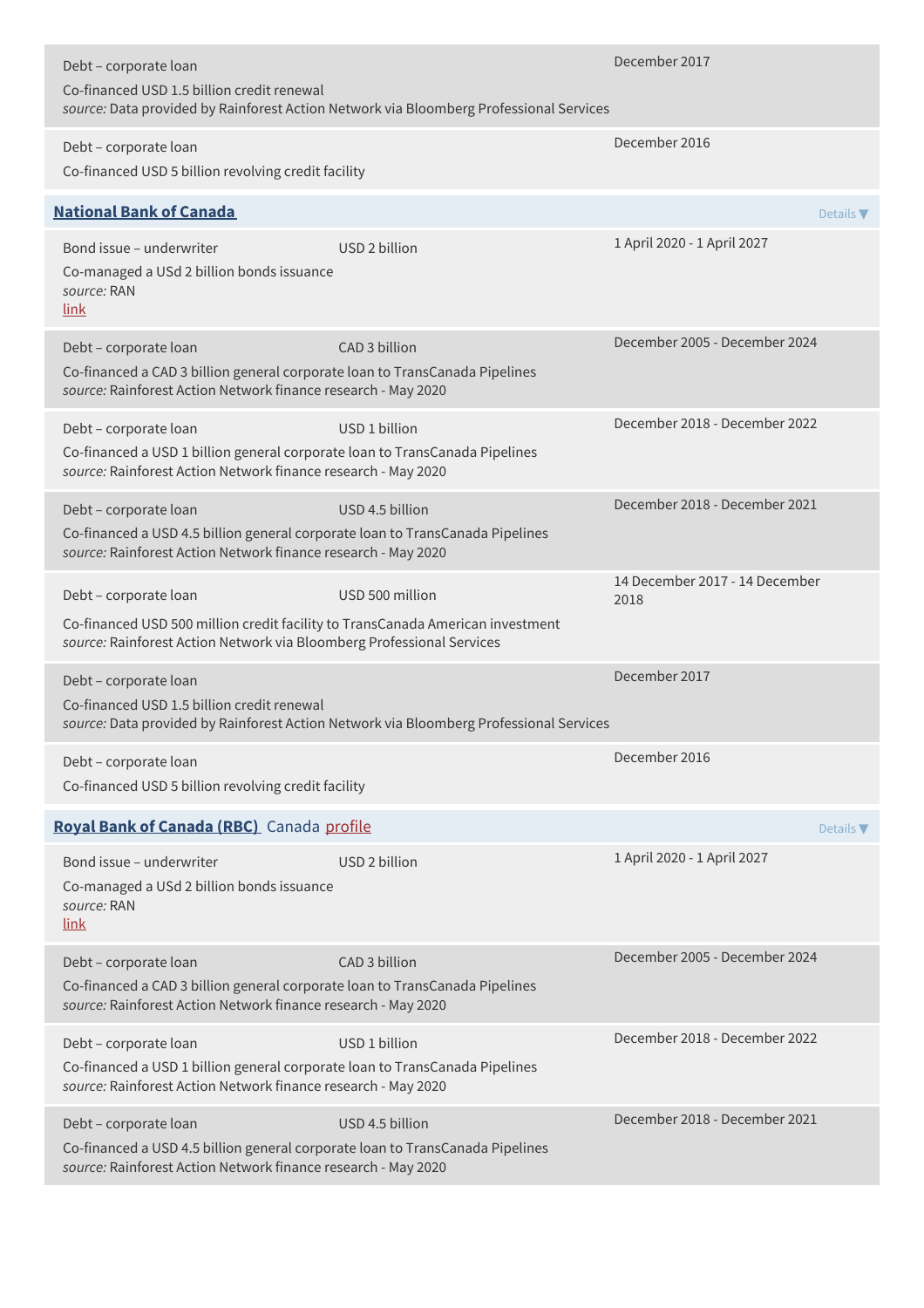| Debt - corporate loan                                                                                                                                                            | USD 500 million                                                                                                                                | 14 December 2017 - 14 December<br>2018 |
|----------------------------------------------------------------------------------------------------------------------------------------------------------------------------------|------------------------------------------------------------------------------------------------------------------------------------------------|----------------------------------------|
| Co-financed USD 500 million credit facility to TransCanada American Investment<br>source: Rainforest Action Network via Bloomberg Professional Services                          |                                                                                                                                                |                                        |
| Debt - corporate loan<br>Co-financed USD 1.5 billion credit renewal                                                                                                              | source: Data provided by Rainforest Action Network via Bloomberg Professional Services                                                         | December 2017                          |
| Debt - corporate loan<br>Co-financed USD 5 billion revolving credit facility                                                                                                     |                                                                                                                                                | December 2016                          |
| Equity - share owner/manager<br>Sept 1 2020<br>source: CNN Business<br><u>link</u>                                                                                               | USD 2.8 billion<br>RBC via its subsidiary RBC Global Asset Management owns 63,276,410 (6.73%) of TC Energy shares, valued at USD 2.885 billion |                                        |
| <b>Scotiabank</b> Canada profile                                                                                                                                                 |                                                                                                                                                | Details $\nabla$                       |
| Bond issue - underwriter<br>Co-managed a USd 2 billion bonds issuance<br>source: RAN<br>link                                                                                     | USD 2 billion                                                                                                                                  | 1 April 2020 - 1 April 2027            |
| Debt - corporate loan<br>Co-financed a CAD 3 billion general corporate loan to TransCanada Pipelines<br>source: Rainforest Action Network finance research - May 2020            | CAD 3 billion                                                                                                                                  | December 2005 - December 2024          |
| Debt - corporate loan<br>Co-financed a USD 1 billion general corporate loan to TransCanada Pipelines<br>source: Rainforest Action Network finance research - May 2020            | USD 1 billion                                                                                                                                  | December 2018 - December 2022          |
| Debt - corporate loan<br>Co-financed a USD 4.5 billion general corporate loan to TransCanada Pipelines<br>source: Rainforest Action Network finance research - May 2020          | USD 4.5 billion                                                                                                                                | 2018 - 2021                            |
| Debt - corporate loan<br>Co-financed USD 500 million credit facility to TransCanada American Investment<br>source: Rainforest Action Network via Bloomberg Professional Services | USD 500 million                                                                                                                                | 14 December 2017 - 14 December<br>2018 |
| Debt - corporate loan<br>Co-financed USD 1.5 billion credit renewal                                                                                                              | source: Data provided by Rainforest Action Network via Bloomberg Professional Services                                                         | December 2017                          |
| Debt - corporate loan<br>Co-financed USD 5 billion revolving credit facility                                                                                                     |                                                                                                                                                | December 2016                          |
| <b>Sumitomo Mitsui Banking Corporation (SMBC)</b> Japan profile                                                                                                                  |                                                                                                                                                | Details $\nabla$                       |
| Bond issue - underwriter<br>Co-managed a USD 1.25 billion bonds issuance<br>source: RAN<br><u>link</u>                                                                           | USD 1.25 billion                                                                                                                               | 2 April 2020 - 2 April 2030            |
| Debt - corporate loan<br>Co-financed a CAD 3 billion general corporate loan to TransCanada Pipelines<br>source: Rainforest Action Network finance research - May 2020            | CAD 3 billion                                                                                                                                  | December 2005 - December 2024          |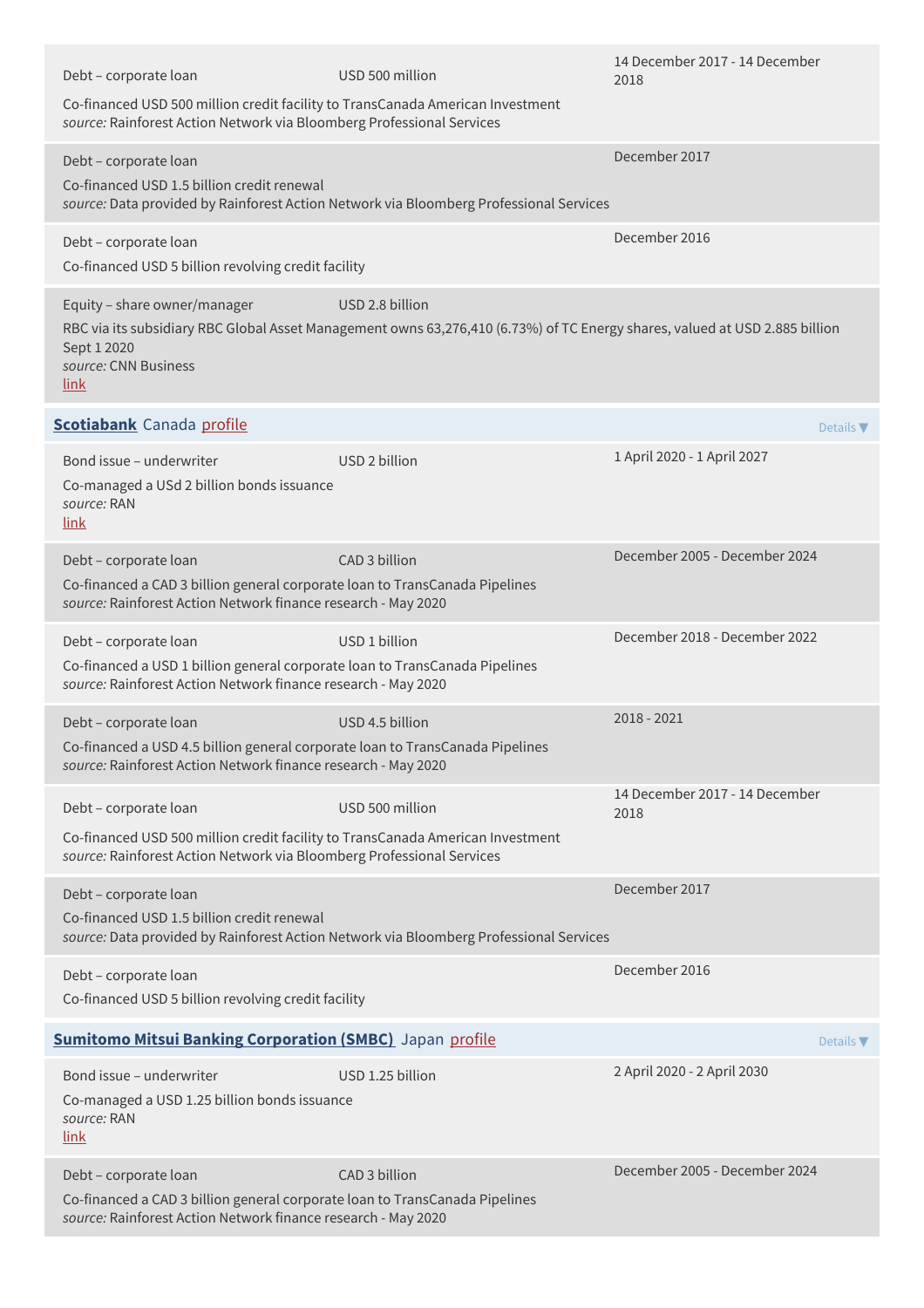| Debt - corporate loan<br>Co-financed a USD 1 billion general corporate loan to TransCanada Pipelines<br>source: Rainforest Action Network finance research - May 2020            | USD 1 billion                                                                                                                                    | December 2018 - December 2022          |
|----------------------------------------------------------------------------------------------------------------------------------------------------------------------------------|--------------------------------------------------------------------------------------------------------------------------------------------------|----------------------------------------|
| Debt - corporate loan<br>Co-financed a USD 4.5 billion general corporate loan to TransCanada Pipelines<br>source: Rainforest Action Network finance research - May 2020          | USD 4.5 billion                                                                                                                                  | December 2018 - December 2021          |
| Debt - corporate loan<br>Co-financed USD 500 million credit facility to TransCanada American Investment<br>source: Rainforest Action Network via Bloomberg Professional Services | USD 500 million                                                                                                                                  | 14 December 2017 - 14 December<br>2018 |
| Debt - corporate loan<br>Co-financed USD 1.5 billion credit renewal                                                                                                              | source: Data provided by Rainforest Action Network via Bloomberg Professional Services                                                           | December 2017                          |
| Debt - corporate loan<br>Co-financed USD 5 billion revolving credit facility                                                                                                     |                                                                                                                                                  | December 2016                          |
| TD Canada profile                                                                                                                                                                |                                                                                                                                                  | Details $\nabla$                       |
| Bond issue - underwriter<br>Co-managed a USD 2 billion bonds issuance<br>source: RAN<br>link                                                                                     | USD 2 billion                                                                                                                                    | 1 April 2020 - 1 April 2027            |
| Debt - corporate loan<br>Co-financed a CAD 3 billion general corporate loan to TransCanada Pipelines<br>source: Rainforest Action Network finance research - May 2020            | CAD 3 billion                                                                                                                                    | December 2005 - December 2024          |
| Debt - corporate loan<br>Co-financed a USD 1 billion general corporate loan to TransCanada Pipelines<br>source: Rainforest Action Network finance research - May 2020            | USD 1 billion                                                                                                                                    | December 2018 - December 2022          |
| Debt - corporate loan<br>Co-financed a USD 4.5 billion general corporate loan to TransCanada Pipelines<br>source: Rainforest Action Network finance research - May 2020          | USD 4.5 billion                                                                                                                                  | December 2018 - December 2021          |
| Debt - corporate loan<br>Co-financed USD 500 million credit facility to TransCanada American Investment<br>source: Rainforest Action Network via Bloomberg Professional Services | USD 500 million                                                                                                                                  | 14 December 2017 - 14 December<br>2018 |
| Debt - corporate loan<br>Co-financed USD 1.5 billion credit renewal                                                                                                              | source: Data provided by Rainforest Action Network via Bloomberg Professional Services                                                           | December 2017                          |
| Debt - corporate loan<br>Co-financed USD 5 billion revolving credit facility                                                                                                     |                                                                                                                                                  | December 2016                          |
| Equity - share owner/manager<br>source: CNN Business<br><u>link</u>                                                                                                              | USD 1.1 billion<br>TD Bank via its subsidiary TD Asset Management owns 25,482,491 (2.71%) of TC Energy's shares, valued at USD 1.162 Sept 1 2020 |                                        |
| <b>Wells Fargo</b> United States profile                                                                                                                                         |                                                                                                                                                  | Details $\nabla$                       |